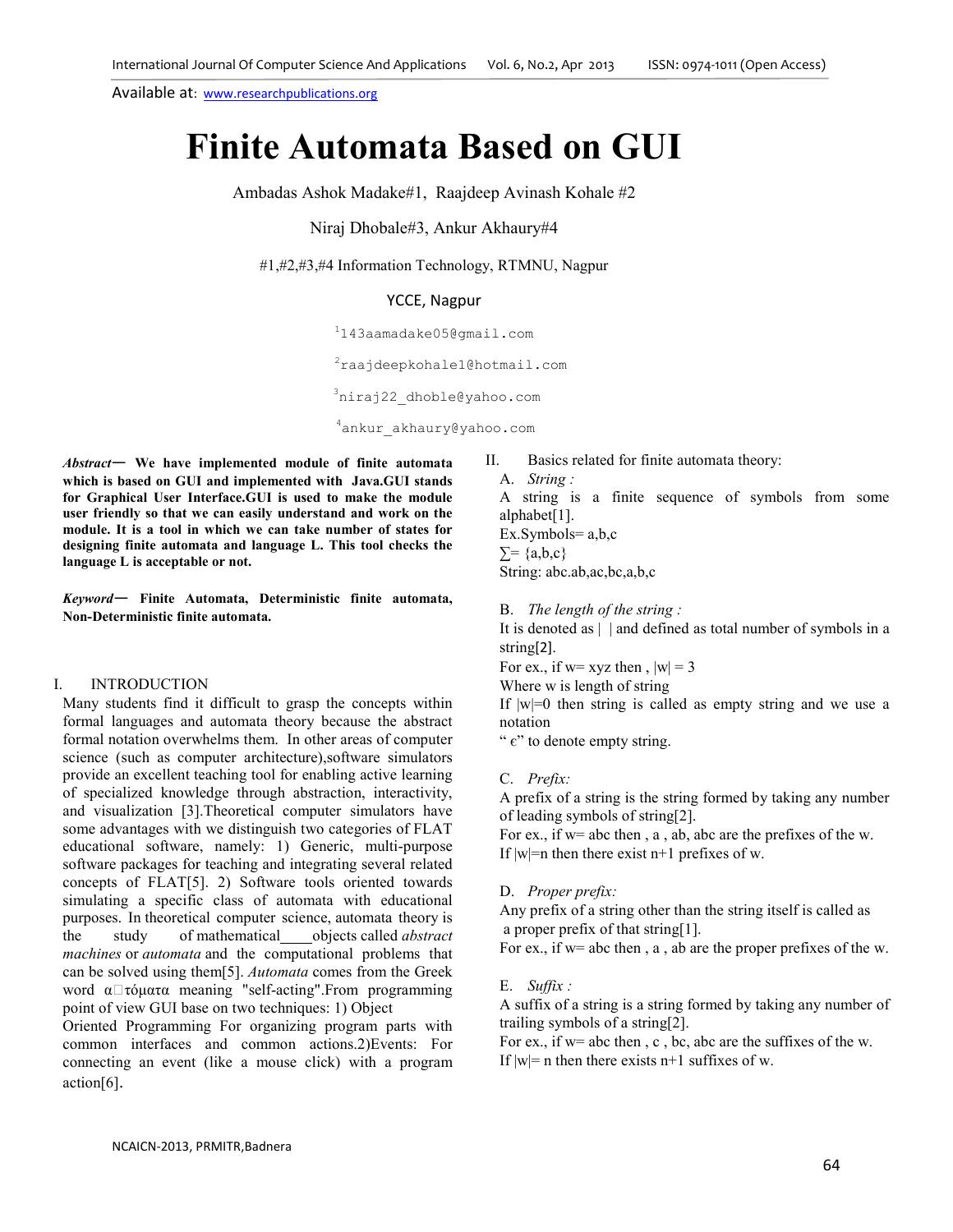Available at: www.researchpublications.org

## F. *Proper suffix:*

Any suffix of a string other than string itself is called as a proper suffix of that string[2].

For ex., w= abc then , c , bc, are the proper suffixes of the w.

#### G. *Alphabet :*

It is a finite set of symbols denoted by letter  $\Sigma$ [2].

#### H. *Language:*

It is a set of string formed by using the symbols belonging to some particular chosen alphabet[2].

For ex., if  $\Sigma = \{0,1\}$  then one of the language that can be defined over this  $\Sigma$  will be L= {  $\epsilon$ , 0, 00, 000, 1, 11, 111, ... }

#### E. *Set :*

A set is a well defined collection of objects and it is denoted  $by[2]$ :

- 1. Enumerating the member within " {"and"} " For ex., a=  $\{0,1, 2\}$
- 2. Using a set former or set builder notation in which the set is denoted as[2] :

 $A=\{x|p(x)\}\$ 

This means A is a set of all those x for which the predicate  $p(x)$  is true.

For example , a set of all integers divisible by 3 will be denoted as

 $A = \{x | x$  is an integer and x mod 3=0}

## III. Finite Automata:

The class of languages accepted by a FSA is called a finite state language[1].

A finite automata consists of finite number of states and finite number of transitions.

These transitions are defined on certain specific symbols called as input symbols.

Finite automata consist of 5 tuple form[2]:

 $M = \{Q, \sum, \partial, Q0, F\}$ 

- Where,
- $Q =$  Finite set of states
- $\Sigma$  = Input symbol

 $\partial$  = Transition function mapping from Q \* $\Sigma \rightarrow Q$ 

- i.e ∂: Q \*∑→Q
- $qo$  = Initial state

```
F = Set of final state
```
 $\partial$  specifies the transition in the automata. If from state p there exist a transition going to state q on an input symbol a, then

we write  $\partial(p,a)=q$ , hence  $\partial$  is a function whose domain is a set of ordered pairs (p,a), where p is a state and a is an input symbol and a range is set of states[2].

## IV. Types of finite automata**:**

A. *Non-Deterministic Finite Automata***:** 

If the basic finite automata model is modified in such a way that from a state on an input symbol zero, one or more transitions are permitted then the corresponding finite automata is called Non-Deterministic Finite Automata[1]. Therefore, NFA is a finite automata in which there may exist more than one path corresponding to x in  $\Sigma^*$ , (because zero, one or more transitions are permitted from a state on an input symbol), whereas in a DFA there exists exactly one path corresponding to x in  $\Sigma^*$ . Hence, NFA is nothing but finite automata[2]:

It consists of 5 tuples:

- $M=(Q, \sum, \partial, qo, F)$
- Where,
- $Q =$  Finite set of states
- $\Sigma$  = Input symbol
- $\partial$  = Transition function mapping from Q \* {  $\sum U \epsilon$  }  $\rightarrow$  2<sup>Q</sup>

 $qo$  = Initial state

- $F =$  Set of final state
- B. *Deterministic Finite Automata(DFA):*If there is a unique transition from one state on a single input symbol[1],the finite automata is called as "Deterministic Finite Automata"(DFA). It consists of 5 tuples[2]:

 $M=(Q, \sum, \partial, qo, F)$ 

- Where ,
- $Q =$  Finite set of states
- $\Sigma$  = Input symbol
- $\partial$  = Transition function mapping from Q \* $\Sigma \rightarrow Q$
- $qo$  = Initial state,  $F = Set of final state$

V. Experimental Result and Analysis:

The algorithm for this tools is being made in java language.[1]This tools can accept or reject given string.

It provides feedback to the user regarding their solutions of acceptance or rejection of the string. The program can simply state that an answer is correct or incorrect. This module is written in java, so it is cross-platform. Here, in Fig. 1 canvas is shown, with buttons to operate this too[5]l.